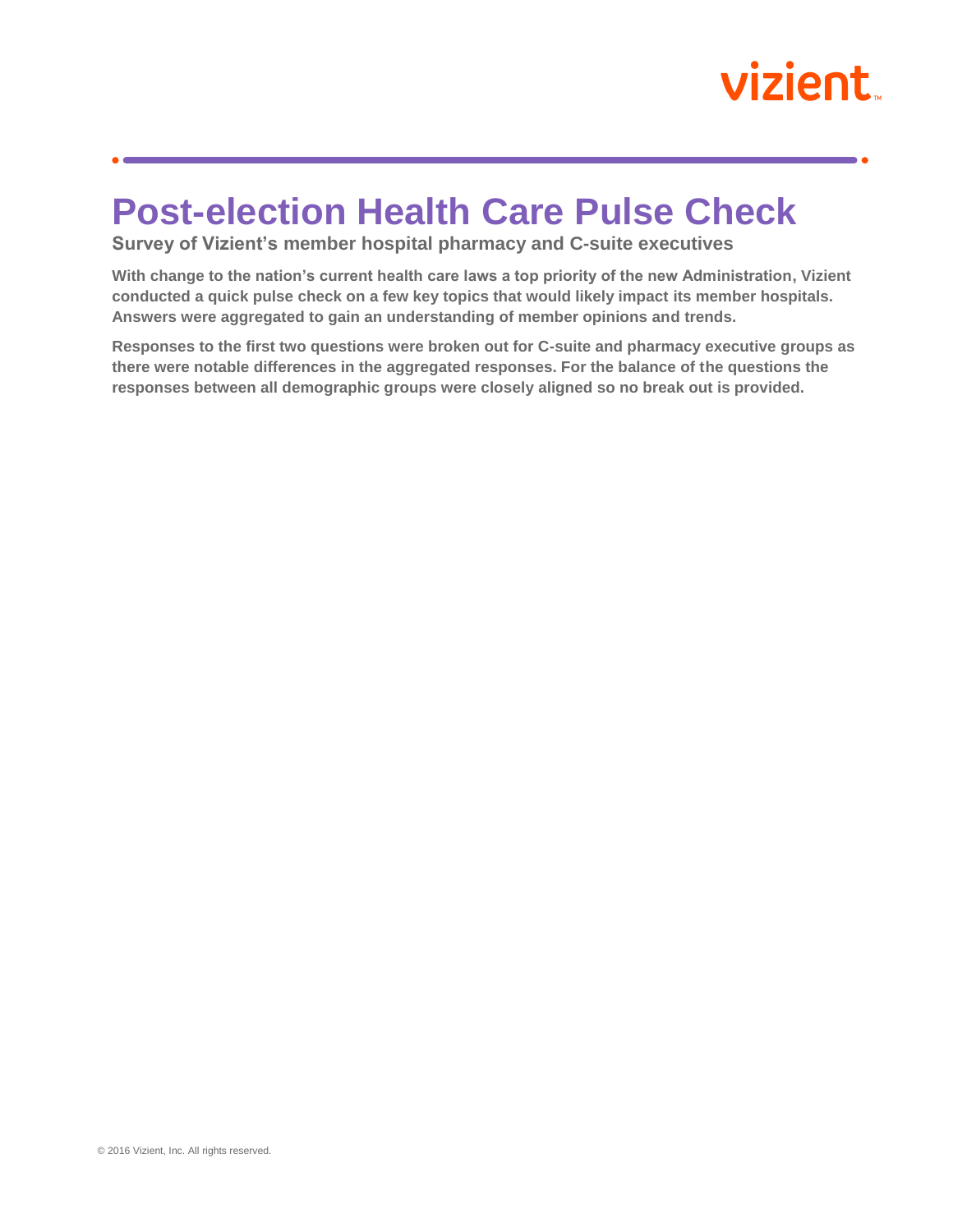## vizient

**Question 1: Assuming the Trump administration repeals or changes provisions under the Affordable Care Act, what aspects do you believe should be kept? Please select all that apply.**



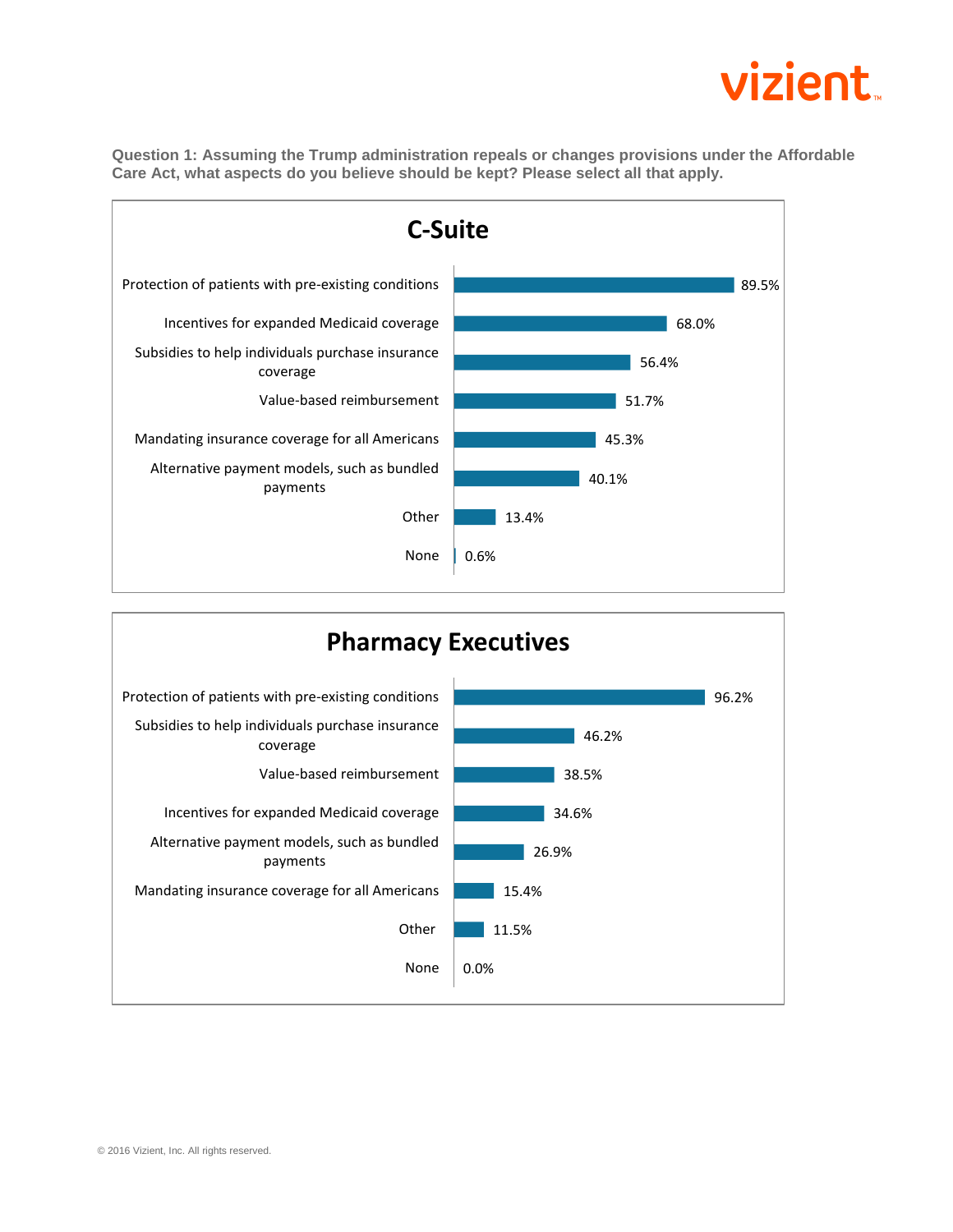

**Question 2: Assuming the new administration keeps the Affordable Care Act in whole or in part, what aspects do you believe should be eliminated? Please select all that apply.**



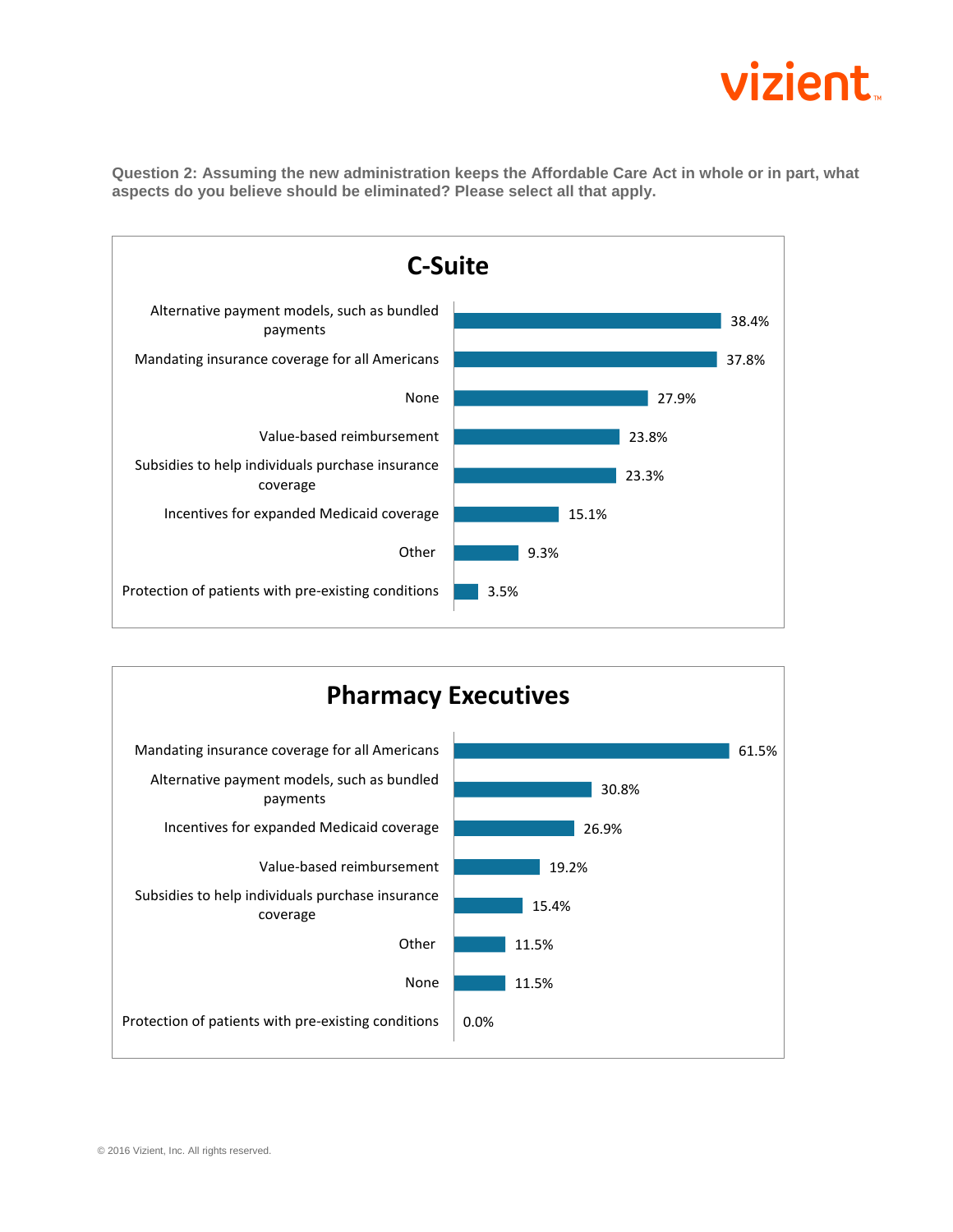

1.4% 11.3% 14.4% 15.3% 36.0% No concerns Change in policy may make investments spent transforming care delivery irrelevant Fear of the unknown Fewer insured/covered patients Lower reimbursements

**Question 3: There are many open questions at this point following the election, what gives your facility the most cause for concern? Please select one.**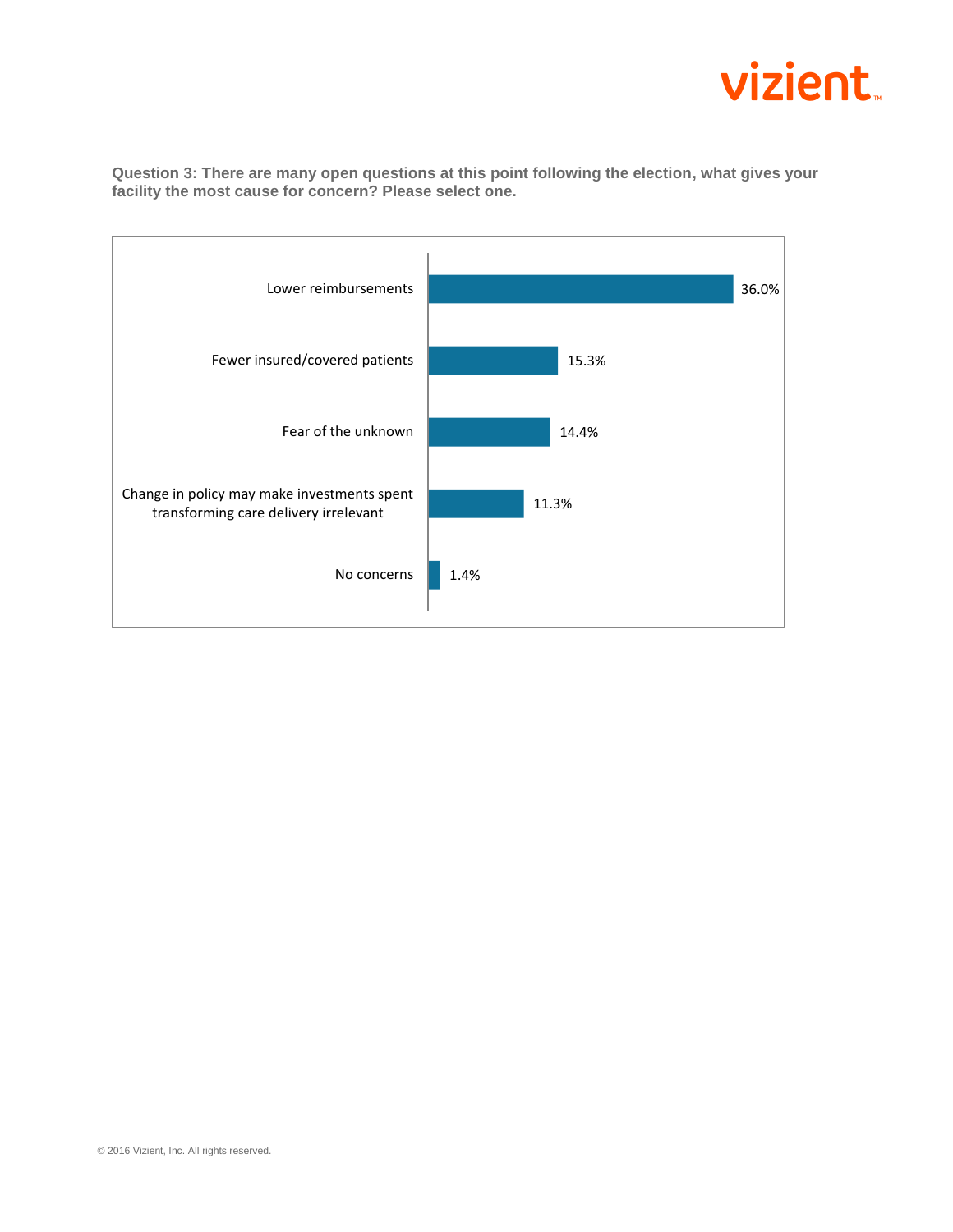

**Question 4: Please rank the factors you believe could have the greatest influence over hospital merger and acquisition activity under a Trump administration, where 1 has the greatest influence, 2 has the second greatest influence, etc.\***



\*Please note: The table above with the means is sorted from greatest influence to lowest. When ranking the factors, the lower mean, the greater the influence.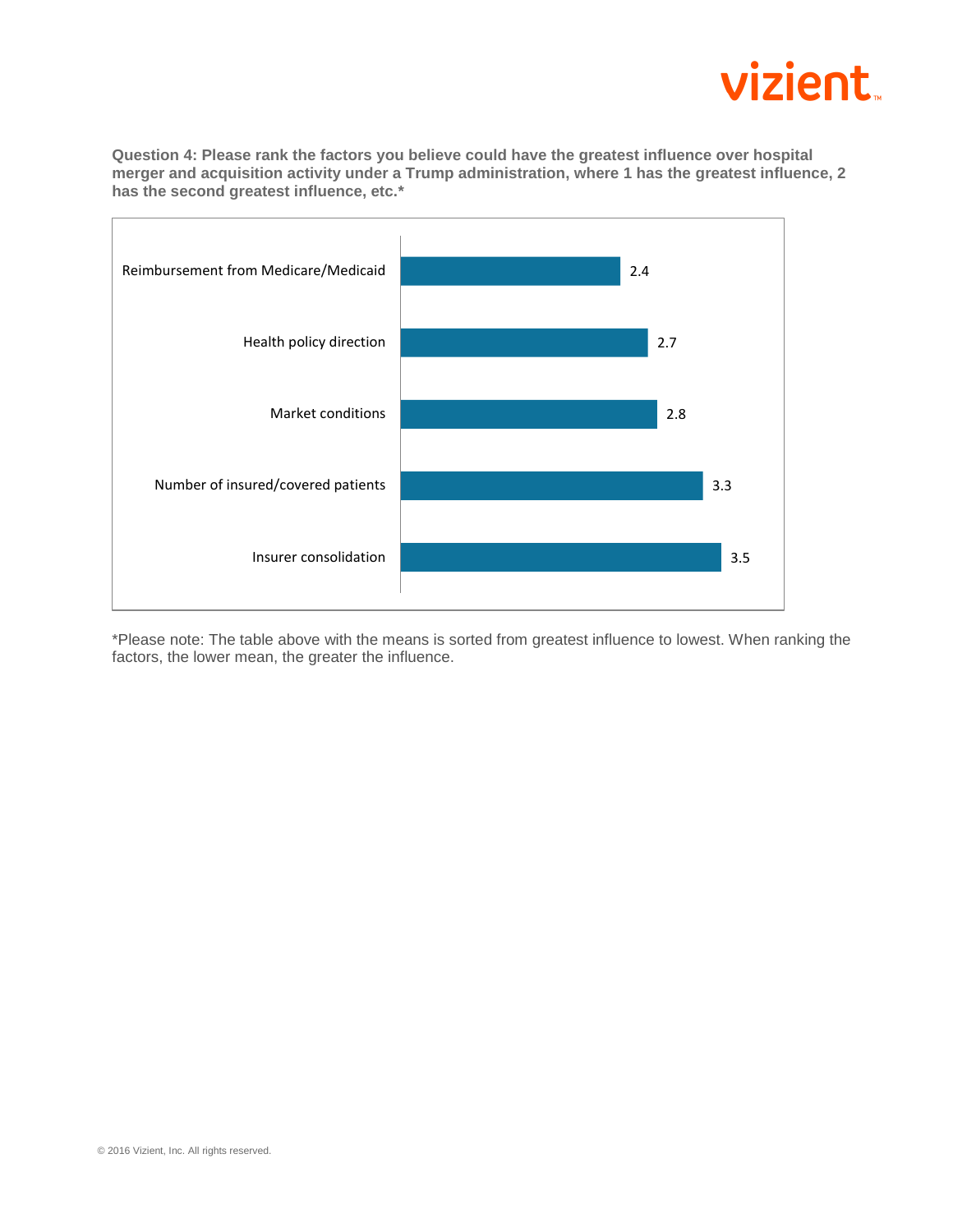

**Question 5: The pharmaceutical industry has recently been under fire for egregious price spikes as well as ongoing drug shortages. How would you like to see a Trump administration focus on the pharmaceutical industry?**

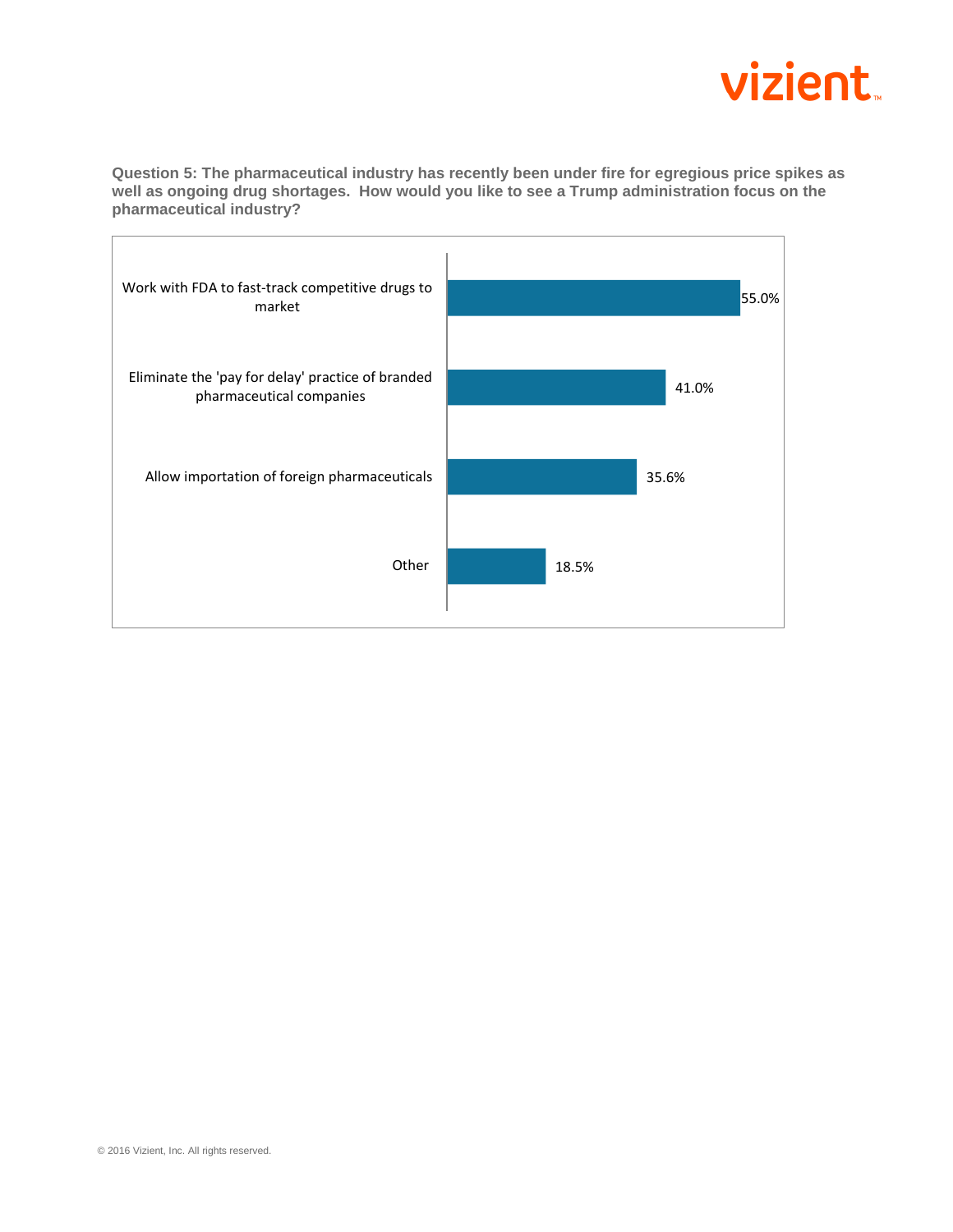

**Question 6: Please rank your top 3 priorities for 2017, where 1 is your top priority, 2 is second highest priority, etc.\***



\*Please note: The table above with the means is sorted from greatest influence to lowest. When ranking the priorities, the lower mean, the greater the influence.